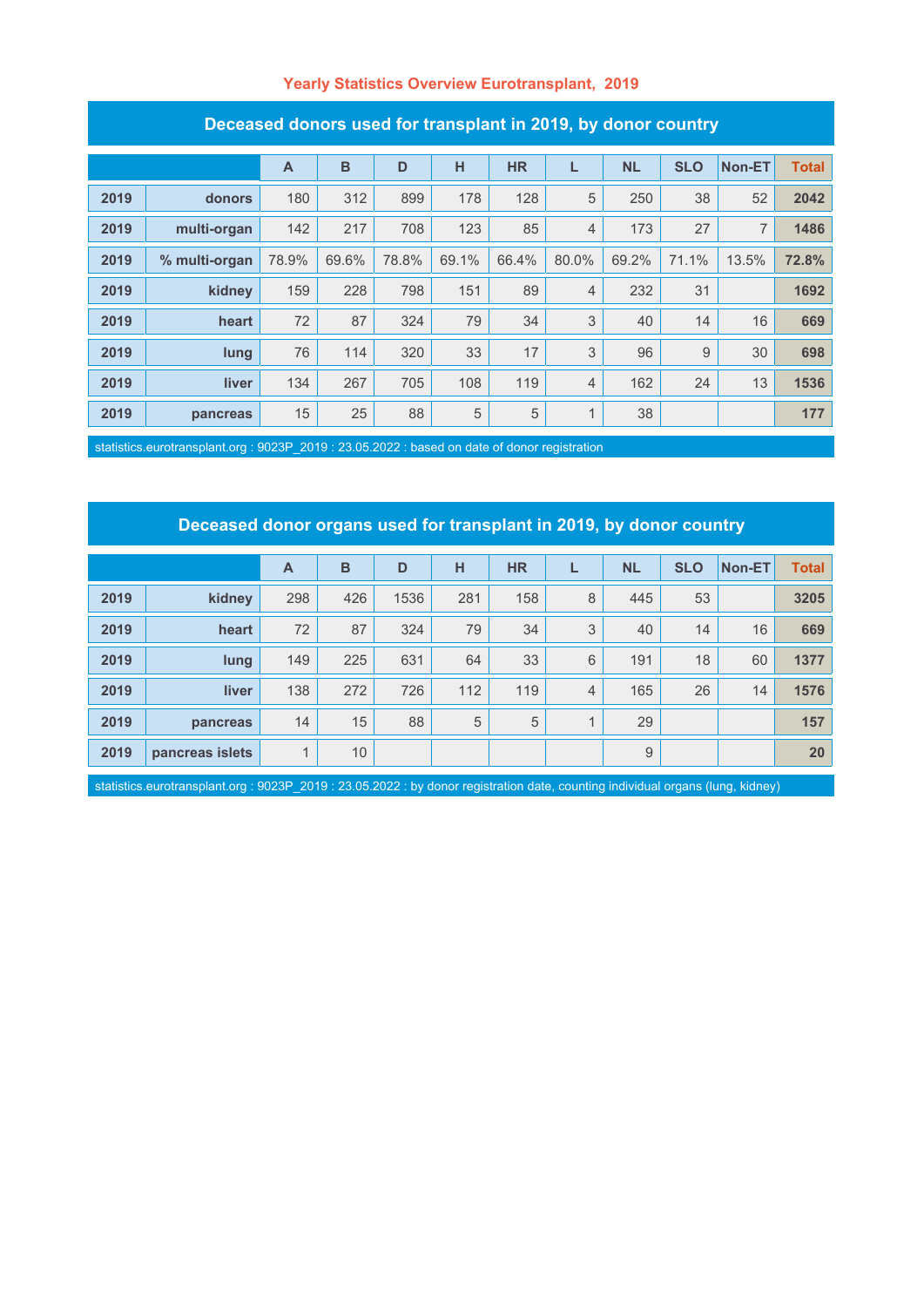| Transplants (deceased donor) in 2019, by transplant country |                         |                |                |                |                |           |                |              |               |                         |  |
|-------------------------------------------------------------|-------------------------|----------------|----------------|----------------|----------------|-----------|----------------|--------------|---------------|-------------------------|--|
|                                                             | kidney, pancreas (only) | $\mathsf{A}$   | $\mathbf B$    | D              | H              | <b>HR</b> | <b>NL</b>      | <b>SLO</b>   | Non-ET        | <b>Total</b>            |  |
| 2019                                                        | kidney                  | 289            | 353            | 1507           | 229            | 120       | 428            | 36           |               | 2962                    |  |
| 2019                                                        | pancreas                | $\mathbf{1}$   |                | 3              |                |           | $6\phantom{1}$ |              |               | 10                      |  |
| 2019                                                        | pancreas islets         |                | 16             |                |                |           | $\overline{4}$ |              |               | 20                      |  |
| 2019                                                        | pancreas + kidney       | 13             | 10             | 87             | 5              | 5         | 19             | $\mathbf{1}$ |               | 140                     |  |
| heart, lung combinations                                    |                         | $\overline{A}$ | B              | D              | H              | <b>HR</b> | <b>NL</b>      | <b>SLO</b>   | Non-ET        | <b>Total</b>            |  |
| 2019                                                        | heart                   | 64             | 80             | 333            | 72             | 38        | 38             | 21           | 3             | 649                     |  |
| 2019                                                        | lung                    | $\overline{7}$ | 4              | 26             |                |           | $\overline{2}$ |              |               | 39                      |  |
| 2019                                                        | lungs                   | 92             | 106            | 327            | 18             |           | 103            | 10           | $\mathbf{1}$  | 657                     |  |
| 2019                                                        | heart + lungs           |                |                | 6              |                |           |                |              |               | $\bf 6$                 |  |
| 2019                                                        | heart + liver           |                |                | $\mathbf{1}$   |                |           |                |              |               | $\mathbf{1}$            |  |
| 2019                                                        | heart + kidney          | 3              | $\overline{4}$ | 4              |                |           |                | $\mathbf{1}$ |               | 12                      |  |
| 2019                                                        | lungs + liver           |                | 3              | $\overline{2}$ |                |           |                |              |               | $\overline{\mathbf{5}}$ |  |
| liver combinations                                          |                         | $\mathsf{A}$   | B              | D              | H              | <b>HR</b> | <b>NL</b>      | <b>SLO</b>   | <b>Non-ET</b> | <b>Total</b>            |  |
| 2019                                                        | liver                   | 133            | 224            | 692            | 76             | 120       | 161            | 24           |               | 1430                    |  |
| 2019                                                        | split liver             | $\overline{2}$ | 12             | 63             | $\mathbf{1}$   |           | $\overline{4}$ |              |               | 82                      |  |
| 2019                                                        | liver + pancreas        | $\mathbf{1}$   | $\mathbf{1}$   | $\overline{4}$ |                |           |                |              |               | $\bf 6$                 |  |
| 2019                                                        | liver + kidney          | 3              | 22             | 13             | $\overline{2}$ | 3         | $\mathfrak{S}$ |              |               | 46                      |  |
| 2019                                                        | split liver + kidney    |                |                | $\mathbf{1}$   |                |           |                |              |               | $\mathbf{1}$            |  |

statistics.eurotransplant.org : 9023P\_2019 : 23.05.2022 : based on transplant date (can differ from donor registration date)

### **Yearly Statistics Overview Eurotransplant, 2019**